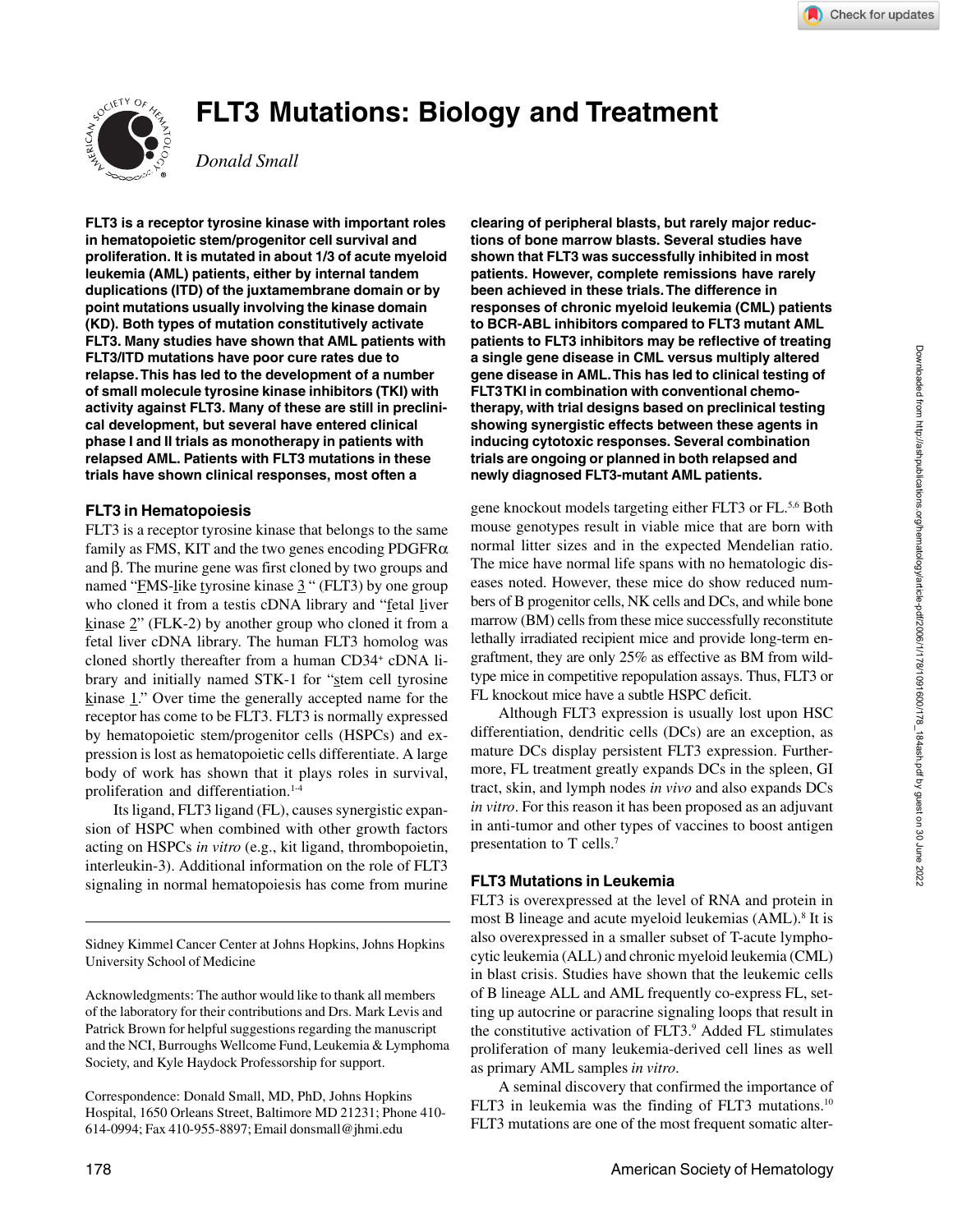ations in AML, occurring in approximately 1/3 of patients. FLT3 mutations consist of two major types: internal tandem duplication (ITD) mutations of 3-400 bp (always inframe) that map to the juxtamembrane region (23% of AML patients) and point mutations that most frequently involve aspartic acid 835 of the kinase domain (KD) but have also been found less frequently in several other sites (8-12% of AML patients) (see **Figure 1** and **Table 1**).<sup>11</sup> Deletion and deletion/insertion mutations affecting the juxtamembrane region have also been reported, so the mutations mapping to the juxtamembrane region (comprising ITD and these deletion mutations) are sometimes referred to as length mutations (LM) in the literature. We will use the term ITD to refer to all juxtamembrane mutations. The overall incidence of ITD mutations is lower in children with AML (approx. 15%), but this is mostly due to very low rates of FLT3 mutations in children under age 10. However, children have about the same rate of KD point mutations as adults. FLT3/ ITD mutations occur much less frequently in ALL  $(< 1\%)$ , primarily in cases that are biphenotypic leukemia. FLT3 activating mutations do occur more frequently in ALL in MLL-rearranged and hyperdiploid patients  $(5-22\%)$ .<sup>12</sup> Because ITD mutations interfere with the negative regulatory function of the juxtamembrane region and KD point mutations most frequently involve the activation loop, both types of mutations result in constitutive activation of the receptor's tyrosine kinase activity in the absence of ligand.<sup>13</sup>

Many studies in AML have shown that the presence of ITD mutations portends a poor prognosis for both pediatric and adult patients (see **Table 1**). The difference in outcome is often substantial: for example, in one study event-free survival was 44% for patients without a FLT3/ITD mutation compared to only 7% for those with a FLT3/ITD mutation.14 A particularly bad prognostic group consists of those patients who have ITD mutations and have lost the wildtype copy of FLT3. FLT3/ITD mutations in adults older than 60 were not found to be prognostic, although this is likely due to the fact that this group already has such abysmal outcomes that detecting any negative influence would be difficult. Interestingly, in most studies the KD point mutants do not seem to have the same unfavorable prognostic effect though one recent meta-analysis has challenged this conclusion. This may be reflective of signaling differences between the different types of mutations. Not all patients with FLT3/ITD mutations have a bad prognosis. In cases where the allelic ratio (ratio of mutant to wildtype FLT3 as determined by PCR amplification) is low, patients appear to have survival comparable to AML patients without FLT3 mutations. There is also some evidence that size does matter in that patients with larger ITDs fare worse than those with smaller ITDs.

AML patients who do not have FLT3 mutations at diagnosis have been found to occasionally acquire them at the time of relapse.15 FLT3 mutations have also been seen in myelodysplastic syndrome in about 3-5% of newly diagnosed patients. In MDS patients without FLT3 mutations,

they sometimes appear when these patients progress to AML.<sup>16</sup> Thus, at least for MDS transforming to AML, they can be an early or a late "hit" in the process of leukemogenesis.

## **Signaling through FLT3**

Activation of FLT3 by mutation results in autophosphorylation as well as phosphorylation of a number of proteins, either directly or indirectly. A partial list of the proteins reported to be phosphorylated downstream of activated FLT3 includes: GAB1, GAB2, SHP-2, AKT, FOXO3a, CBL, STAT5a, ERK1/2, GRB2, SHC, VAV, LYN, GAP, p90RSK, BAD, C/EBPα, and SHIP, among others. Examination of these proteins makes it clear that the major signal transduction pathways leading from FLT3 include PI-3-kinase/AKT, RAS/ MAPK, and STAT5 (see **Figure 2**; Color Figures, page 509).

Constitutive activation of FLT3 ultimately results in alterations in gene expression that have been uncovered through a number of microarray and other expression studies of leukemic cell lines and primary leukemia samples.<sup>17</sup> Genes that are reported to be upregulated by constitutively activated FLT3 signaling include: Pim-1, Pim-2, SOCS-2, SOCS-3, GP49B, PGE-R, p21, MYC, CCND3, DUSP6, and IL2Rα.

Genes for which expression is reported as being suppressed by constitutively activated FLT3 signaling include: C/EBPa, Pu.1, Bim, p27kip, GADD45, BTG-2, AATYK, maf-B, RARγ, MAID, RB2/p130, p16ink4A, Frat1, LSC, RGS2,  $G\alpha$ 15, TISS11, Evi-2, Xbp1, and TNF2.

These changes reflect a number of targets that would be expected because of activation of the Ras/MAPK, PI-3 kinase/AKT and JAK/STAT pathways through phosphorylation downstream of FLT3 activation, as mentioned above.



#### **Figure 1. Cartoon of FLT3 structure.**

Shown in schematic fashion are the 5 immunoglobulin-like folds that make up the ligand-binding extracellular domain, single transmembrane domain, and cytoplasmic domain made up of a kinase domain interrupted by a kinase insert. The juxtamembrane domain where internal tandem duplications (ITDs) occur, and aspartic acid 835 where most kinase domain mutations occur are indicated by arrows.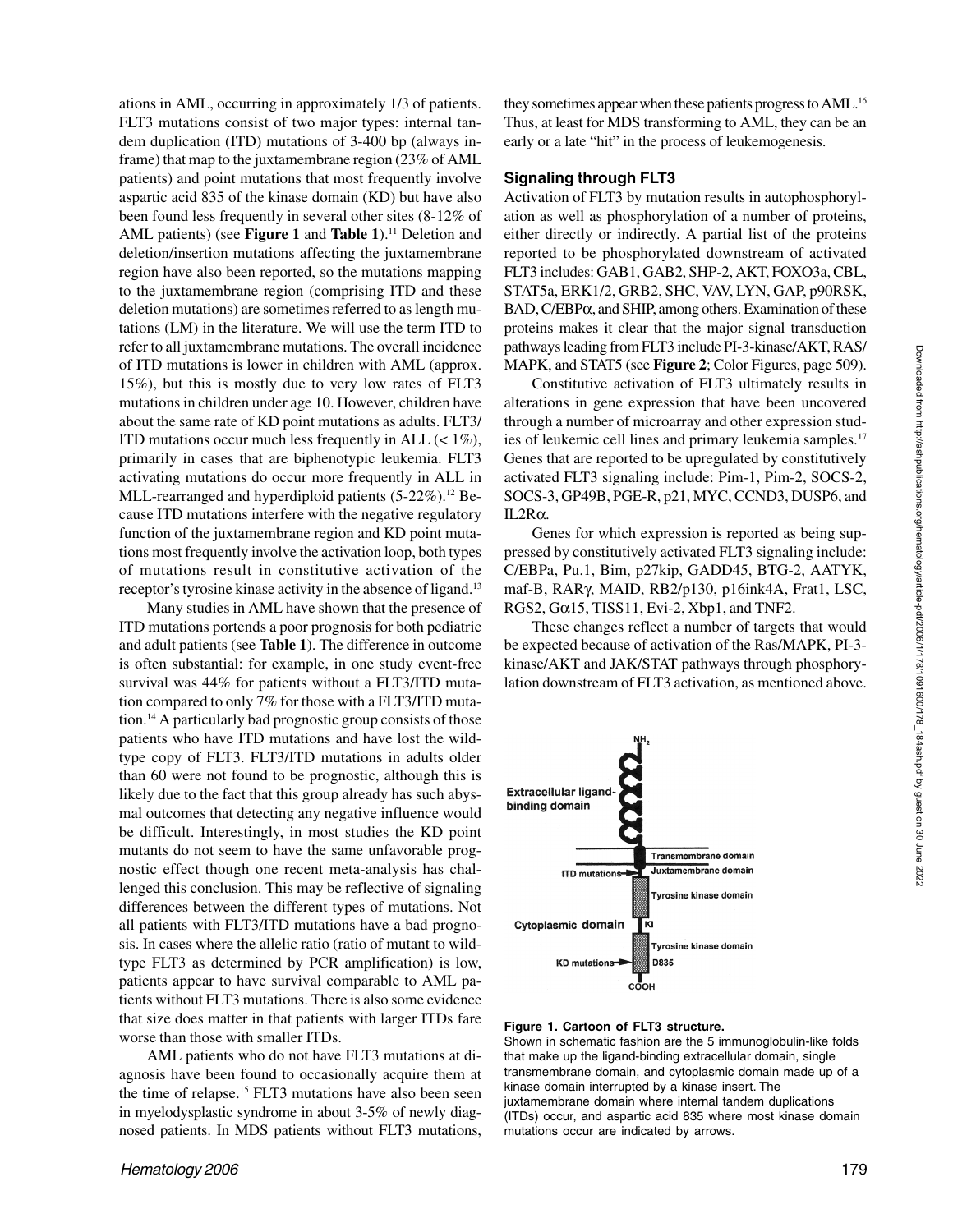| Study<br>(No. Patients)              | Adult<br><b>AML</b>           | ΜЗ<br>AML          | Normal/Int<br>Cytogenetics* INV16 Cytogenetics** AML+ | 8:21 or           | Poor-risk       | 20                | Elderly<br>AML‡   | Pediatric<br>AML  | <b>Survival</b> |
|--------------------------------------|-------------------------------|--------------------|-------------------------------------------------------|-------------------|-----------------|-------------------|-------------------|-------------------|-----------------|
| 1. Horiike et al<br>(30)             |                               |                    |                                                       |                   |                 | 14.7%<br>(5/34)   |                   |                   | <b>ND</b>       |
| 2. Kiyoi et al<br>(74)               |                               | 20.3%<br>(15/74)   |                                                       |                   |                 |                   |                   |                   | Decreased       |
| 3. Yamamoto et al<br>(429)           | 18.9%<br>(81/429)             |                    | 28.0%<br>(23/82)                                      | 11.8%<br>(4/34)   | 18.2%<br>(2/11) |                   |                   |                   | Decreased       |
| 4. Rombouts et al<br>(75)            | 23.7%<br>(14/59)              |                    | 24.2%<br>(16/66)                                      |                   | 0.0%<br>(0/6)   | 18.2%<br>(2/11)   | 22.9%<br>(8/35)   |                   | Decreased       |
| 5. Abu-Duhier et al<br>(106)         |                               | 10.0%<br>(1/10)    | 22.7%<br>(10/44)                                      | 5.8%<br>(3/52)    |                 |                   |                   |                   | Decreased       |
| 6. Stirewalt et al<br>(140)          |                               |                    |                                                       |                   |                 |                   | 33.6%<br>(47/140) |                   | No Effect       |
| 7. Kottaridis et al<br>(854)         |                               | 26.6%<br>(227/854) | 36.8%<br>(49/133)                                     | 34.2%<br>(96/281) | 8.3%<br>(9/109) | 3.4%<br>(5/147)   | 27.4%<br>(17/62)  |                   | Decreased       |
| 8. Whitman et al<br>(82)             |                               |                    | 28.0%<br>(23/82)                                      |                   |                 |                   |                   |                   | No Effect       |
| 9. Iwai et al<br>(94)                |                               |                    |                                                       |                   |                 |                   |                   | 5.3%<br>(5/94)    | Decreased       |
| 10. Xu et al<br>(87)                 |                               |                    |                                                       |                   |                 |                   |                   | 13.8%<br>(12/87)  | Decreased       |
| 11. Kondo et al<br>(64)              |                               |                    |                                                       |                   |                 |                   |                   | 10.9%<br>(7/64)   | Decreased       |
| 12. Meshinchi et al<br>(91)          |                               |                    |                                                       |                   |                 |                   |                   | 16.5%<br>(15/91)  | Decreased       |
| 13. Liang et al<br>(80)              |                               |                    |                                                       |                   |                 |                   |                   | 11.3%<br>(9/80)   | No Effect§      |
| 14. Thiede et al<br>(979)            | 22.2%<br>(217/979)            | 33.3%<br>(13/39)   | 29.7%<br>(134/451)                                    | 4.5%<br>(4/88)    | 1.7%<br>(5/298) | 8.8%<br>(3/34)    |                   |                   | Decreased       |
| 15. Schnittger et al<br>(1003)       | 23.3.%<br>(234/1003)          | 35.8%<br>24/67)    | 39.3%<br>(149/379)                                    | 5.4%<br>(6/11)    | 2.7%<br>(3/110) | 15.6%<br>(12/77)  |                   |                   | No Effect       |
| 16. Boissel et al<br>(159)           | 25.2%<br>(40/159)             |                    | 35.4%<br>(28/79)                                      | 0.0%<br>(0/23)    |                 |                   |                   |                   | No Effect       |
| 17. Noguera et al<br>(90)            |                               | 36.7%<br>(33/90)   |                                                       |                   |                 |                   |                   |                   | No Effect       |
| 18. Frohling et al<br>(523)          | 22.8%<br>(119/523)            | 39.2%<br>(20/51)   | 31.7%<br>(71/224)                                     | 5.7%<br>(4/70)    | 2.2%<br>(1/45)  | 9.2%<br>(7/76)    |                   |                   | Decreased       |
| 19. Kainz et al<br>(100)             |                               | 38.1%<br>(8/21)    | 30.2%<br>(16/53)                                      | 7.7%<br>(2/26)    |                 |                   |                   |                   | Decreased       |
| 20. Moreno et al<br>(208)            | 17.3%<br>(36/208)             |                    |                                                       | 0.0%<br>(0.14)    |                 |                   |                   |                   | Decreased       |
| 21. Jilani et al<br>(85)             | 21.2%<br>(18/85)              |                    |                                                       |                   |                 |                   |                   |                   | Decreased       |
| 22. Arrigoni et al<br>(45)           |                               |                    |                                                       |                   |                 |                   |                   | 22.2%<br>(10/45)  | Decreased       |
| 23. Zwaan et al<br>(234)             |                               |                    |                                                       |                   |                 |                   |                   | 11.5%<br>(27/234) | Decreased       |
| TOTAL (4613 adult,<br>695 pediatric) | 22.9%<br>(986/4299) (163/485) | 33.6%              | 32.5%<br>(566/1741)                                   | 6.1%<br>(32/527)  | 2.6%<br>(7/617) | 15.6%<br>(46/294) | 31.4%<br>(55/175) | 12.2%<br>(85/695) |                 |

**Table 1. Incidence and outcome of FLT3/ITD mutations in acute myeloid leukemia (AML) grouped according to AML** subtype. Incidences are listed as percentages within a given subtype, with the actual patient numbers below in parentheses.

\* Normal and/or intermediate cytogenetics. This included patients with normal cytogenetics (studies 3, 8, 15, 16, and 19) and those lacking 15:17, 8:21, INV16, and poor-risk features.

\*\* Poor-risk cytogenetics. This included patients with monosomy 5 or 7, 5q–, 3q–, or complex karyotype.

† Secondary AML. This was defined as AML arising out of a myelodysplastic syndrome (MDS) and AML with trilineage myelodysplasia. Three of the studies listed (studies 1, 4 and 7) also included treatment-related AML in this group.

‡ Elderly AML patients were defined as being > 55 (study 6) or > 60 (study 4) years of age.

§ All 3 patients with high mutant-to-wild-type ratio in this study died.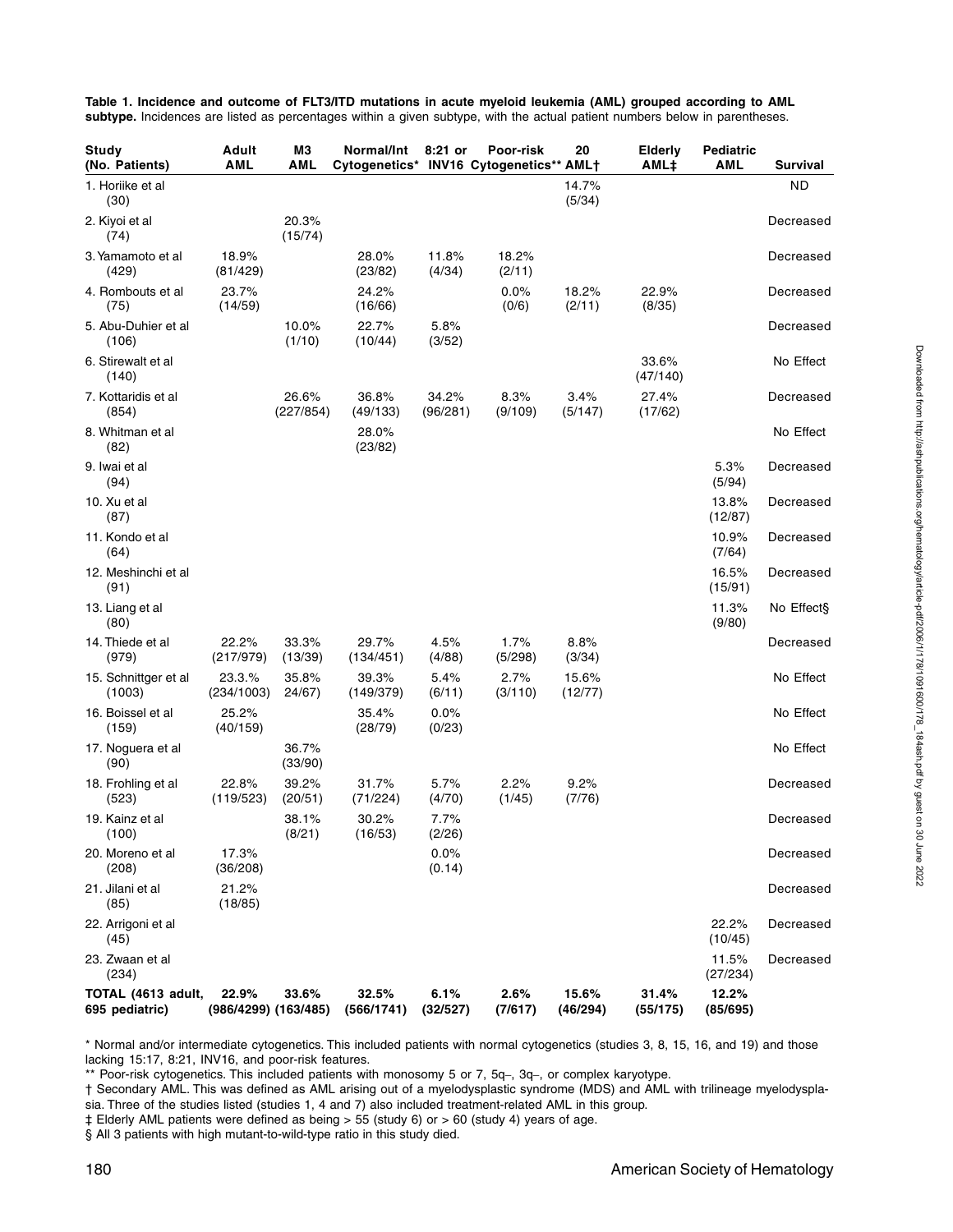Specific interrogation of some of these targets (e.g., Pim-1 and Pim-2) have confirmed their role in mutant FLT3 signaling. More work remains to elucidate the complete signaling pathway altered by FLT3 in leukemia.

There is an almost mutually exclusive occurrence of FLT3 and RAS mutations in AML samples. This is added evidence that the RAS pathway is one of the major ways FLT3 signals because if either gene is mutated, there is little additional advantage to the other being mutated.

### **Models of Leukemogenesis Involving FLT3**

A number of models have investigated the potential role of FLT3 signaling in leukemogenesis. Transfection of nonmalignant factor dependent cell lines with constitutively activated forms of FLT3 results in factor independent growth and leukemia when these cells are injected into syngeneic mice.18 However, retroviral transfection of primary murine bone marrow cells with FLT3 mutations does not cause leukemia, but rather results in an oligoclonal fatal myeloproliferative disease (MPD) with a mean time to development of 40-60 days.<sup>19</sup> The lack of polyclonality could be a clue that the retroviral insertion sites might be activating other genes which could be contributing to the MPD phenotype. When FLT3 mutations are combined with other genetic alterations, full transformation to leukemia does occur. For example, when FLT3/ITD mutations are used to retrovirally infect BM from MRP8 PML-RARα transgenic mice that model APL, full transformation to acute leukemia occurs with a reduced lag time compared to the disease that occurs in the mice without FLT3/ITD infection (from a median of 250 days without to 105 days with a FLT3/ITD).<sup>20</sup> In addition, these mice tend to have the hyperleukocytosis that characterizes M3 AML in patients with FLT3/ITD mutations. Again the disease is oligoclonal, implying that retroviral insertion sites could also be contributing. Other genetic alterations that result in leukemia when combined with FLT3 mutations through retroviral infection of murine bone marrow include: NUP98-Hox, AML1- ETO, MLL-ENL, and MLL-SEPT6.

Transgenic mouse models expressing FLT3 mutations have also been reported. When a FLT3/ITD is expressed transgenically under control of the vav promoter it results in MPD with a disease latency of 6-12 months in most founder lines as well as B or T-lymphoid disease in two other founder lines.21 The large lag time to development of MPD could imply that other alterations are necessary to cooperate with FLT3/ITD signaling to give MPD or lymphoid malignancies.

There is also some evidence from a murine model that constitutive activation of wild-type FLT3 can contribute to leukemogenesis. This comes from an experiment in which transplantation of lethally irradiated mice with murine bone marrow stem/progenitor cells transduced with a construct expressing FL developed either lymphoid or myeloid leukemias after a long lag period.22

#### **FLT3 Mutations and Leukemia Stem Cells**

One concept that is beginning to bring about a better understanding of cancer in general and of leukemia in particular is that a subset of the malignant cells within a tumor is responsible for the propagation of the disease. In the case of leukemia, these cells have been termed "leukemia stem cells" (LSCs). LSCs often share many of the characteristics of normal hematopoietic stem cells (HSCs). Even within LSCs there appear to be hierarchies, with some LSCs only able to propagate disease for short periods of time, while others are able to sustain long-term disease. While they share many of the characteristics of HSCs, LSCs are not necessarily derived from them.

There are at least some data supporting the idea that FLT3 mutations occur in LSCs. In 84% of patients with an FLT3/ITD mutation the FLT3 mutation is still present when relapse occurs.15 On the other hand, in 16% of cases, the FLT3 mutation is no longer present at relapse, implying it occurred in a subclone and not in the LSC leading to the relapse. The situation is very different for FLT3/KD mutations, which are lost at relapse in more than  $50\%$  of cases.<sup>23</sup> Further evidence for FLT3 mutations occurring in subclones is the finding discussed earlier of low mutant allelic ratios at diagnosis in some patients. If the mutation is in the LSC from which all of the cells are derived, one expects to find an allelic ratio of 1. If the leukemic sample consists of a mixture of normal cells with the leukemic cells this will artificially depress the ratio. However, even when the percentage of blasts in the sample is taken into consideration and used to adjust the ratio, a fraction of patients still show a low allelic ratio. This again implies that the mutation occurred in a subclone and not in the LSC. However, most of the time (approx. 2/3 of patients) the allelic ratio approaches 1. The allelic ratio has been examined after purifying the CD34+ /38– LSC-enriched fraction away from bulk leukemic cells and no change was observed in 8 samples.<sup>24</sup> When these purified cells were injected into NOD/SCID mice, they engrafted with a high frequency. Most importantly, when the allelic ratio was tested in the leukemia that developed from these cells at 14 weeks after injection (at which time the cells are derived from the injected LSCs), the ratio again did not change. This implies that at least in these samples, the FLT3 mutation was in the functional LSC.

#### **Discovery and Preclinical Study of FLT3 Inhibitors**

The findings that FLT3 is frequently activated by somatic mutations in AML, and that a poor prognosis is associated with these mutations, have made it an attractive molecular target for the development of novel therapeutics to inhibit its kinase domain, much as had been done for BCR-ABL fusions in CML. These small molecule tyrosine kinase inhibitors (TKI) work, for the most part, as competitive inhibitors of ATP binding to its pocket in the kinase domain. The first FLT3 TKI was discovered by screening compounds that were known to be inhibitors of PDGFR, a closely related family member. AG1295 and AG1296 were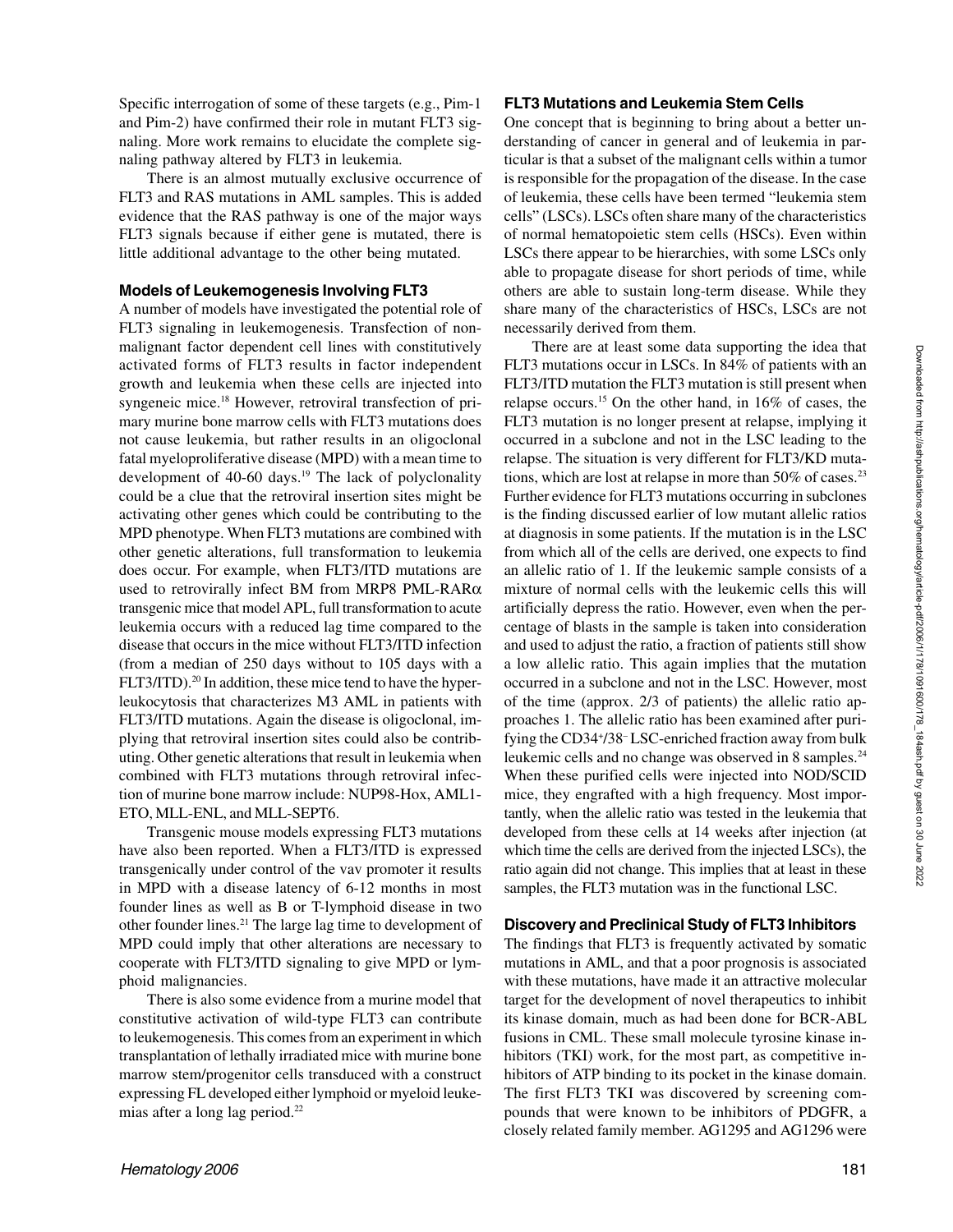shown to inhibit the autophosphorylation of FLT3 with an  $IC_{50}$  of approximately 300 nM and to induce apoptosis in cell lines transformed with FLT3 mutations.<sup>25</sup> As an important proof of principle, treatment of primary AML samples with AG1296 resulted in preferential cytotoxicity in the samples expressing FLT3 mutations. This is likely due to the postulated phenomenon of "oncogene addiction," in which cells become very dependent on signaling pathways activated by mutated proto-oncogenes.

Since that time a large number of FLT3 inhibitors have been discovered and investigated, in large part through collaborations between academia and industry.<sup>26</sup> Some of the best characterized include CEP-701 (Lestaurtinib), PKC412, MLN518, and SU11248 (Sunitinib).<sup>27-30</sup> These FLT3 TKI all have activity at the nM level and have been shown to kill leukemic cell lines and primary AML samples expressing FLT3 mutations. They also improve survival and reduce engraftment of these same samples when used *in vivo* in a variety of murine leukemia models. Many other FLT3 inhibitors are at various stages of preclinical testing or early clinical trials and include: BAY43-9006, KRN383, KP372-1**,** CHIR-258, SU11657, GTP-14564, CEP-5214, Ki23819, and D-65476 **(**see **Table 2**). The potency for FLT3 inhibition differs between these drugs and some inhibit the ITD mutations but not certain KD mutations. In addition, their spectra of off-target kinase activity and level of protein binding differ as well. The spectrum of activity is important because inhibition of certain kinases is likely to

#### **Table 2. List of some FLT3 inhibitors.**

 $IC_{50}$  refers to the concentration required for the inhibition of FLT3 autophosphorylation. "Other receptors" refers to other receptors known to be inhibited by the compound with an  $IC_{50}$  similar to that for FLT3.

| Compound        | <b>Chemical Class</b>                 | FLT3 $IC_{50}$   | Other receptors             | <b>Clinical Trial</b> |
|-----------------|---------------------------------------|------------------|-----------------------------|-----------------------|
| AG1295          | Quinoxaline                           | 300 nM           | PDGFR, KIT                  |                       |
| AG1296          | Quinoxaline                           | 300 nM           | PDGFR, KIT                  |                       |
| AGL2043         | Quinoxaline                           | 100 nM           | PDGFR, KIT                  |                       |
| D64406          | Bis-indlyl-<br>methanone              | 300 nM           | PDGFR, KIT                  |                       |
| SU5416          | 3-Substituted<br>indolinone           | 100 nM           | KIT, VEGFR                  | Phase I               |
| SU5614          | 3-Substituted<br>indolinone           | $10 \text{ nM}$  | KIT, FMS                    |                       |
| SU11248         | 3-Substituted<br>indolinoneindolinone | 50 nM            | KIT, PDGFR,<br><b>VEGFR</b> | Phase I               |
| <b>MLN518</b>   | Quinazoline                           | 30 nM            | KIT, PDGFR,                 | Phase II              |
| CEP-701         | Indolocarbazole                       | 2 nM             | <b>TRKA</b>                 | Phase III             |
| <b>PKC412</b>   | Indolocarbazole                       | $10 \text{ nM}$  | KIT                         | Phase III<br>planned  |
| GTP-14564       | Cyclopenta-[a]-<br>inden              | 300 nM           | KIT, FMS,<br><b>PDGFR</b>   |                       |
| Ki23819         | Quinoline-urea                        | 1 nM             | <b>NR</b>                   |                       |
| <b>CHIR-258</b> | Benzimidalzole-<br>quinoline          | 10 <sub>nh</sub> | KIT, FMS,<br>FGFR, VEGFR    | Phase 1               |
| KW-2449         | ΝR                                    | 6 nM             | FLT3, KIT, Aurora           | Phase 1<br>planned    |

lead to additional toxicities, particularly when the drugs are combined with chemotherapy. The protein binding is an issue because most of these drugs are very hydrophobic and are bound tightly by plasma proteins (> 99% for some drugs), including  $\alpha$ 1-acid glycoprotein. Only free drug is available to bind to FLT3 and inhibit its kinase activity. Thus, measurement of each drug's activity in human plasma can help to predict the levels that will be needed to attain adequate levels of FLT3 inhibition in patients.

Perhaps because the mutated forms of FLT3 are more energetically difficult to fold, they appear to be more dependent on chaperone proteins including Hsp90 for their proper folding. Thus, one way to preferentially target mutant FLT3 is to use an inhibitor of Hsp90. A number of Hsp90 inhibitors have been developed and some have already entered clinical trials against a variety of solid tumors. Other studies have shown synergy between FLT3 inhibitors and Hsp90 inhibitors. Synergies between FLT3 TKI and rapamycin have also been demonstrated.

Another way to target FLT3 specifically is through anti-FLT3 antibodies. Fully human phage display antibodies were generated and selected for binding to human FLT3 and the ability to block FL binding to FLT3 in an ELISA  $assay<sup>31,32</sup>$  They have the ability to block signaling through wild-type FLT3 and also through some mutated forms of FLT3. Most importantly, they have been shown to induce antibody dependent cellular-mediated cytotoxicity (ADCC) and mediate killing of some, but not all, cell lines

> and primary samples of both AML and ALL when used *in vivo* in NOD/SCID mice engrafted with these cells.

## **FLT3 Inhibitors in Clinical Trials**

A number of FLT3 inhibitors have reached clinical trials as monotherapy in relapsed or refractory AML patients, some or all of whom had FLT3 mutations.<sup>33-35</sup> The results of these trials have been informative. In most studies, the drugs have been welltolerated as outpatient oral medications. When patients' blasts have a cytotoxic response to *in vitro* FLT3 inhibition and adequate levels of inhibition are attained in these patients *in vivo*, the patients have demonstrated a clinical response. In trials that have treated both FLT3 mutant and wild-type FLT3 AML patients, there is more frequent response to FLT3 TKI in the mutant FLT3 patients, paralleling the increased *in vitro* response of mutant cells previously observed. The responses in all patients, however, are usually restricted to a clearing of peripheral leukemia cells. Major bone marrow responses are uncommon. In most patients, the clinical response is short-lived with most patients'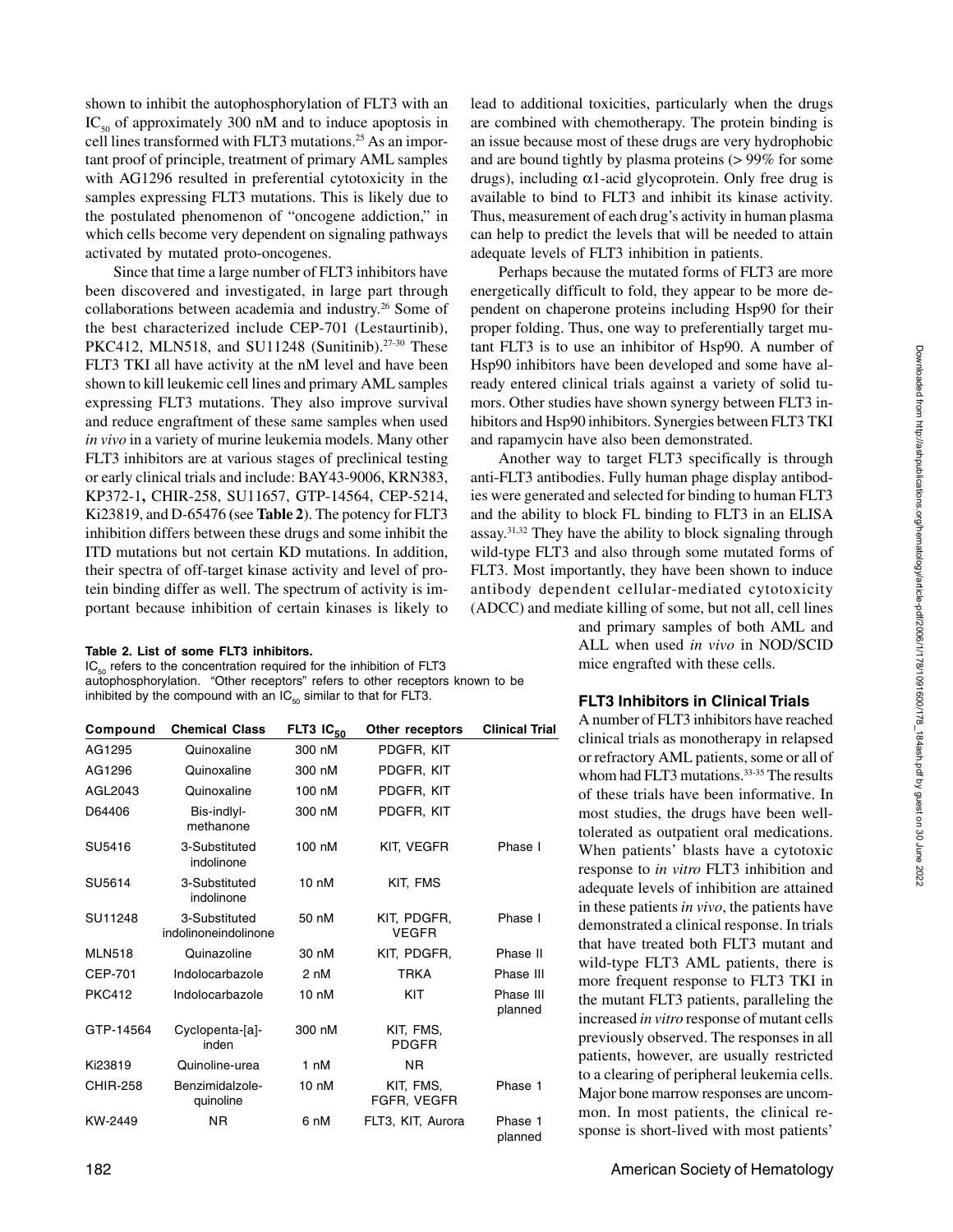peripheral blasts returning within weeks to months. This is in sharp contrast to the results in chronic phase CML where Gleevec results in responses that last a number of years in most patients. Part of the difference in the response to inhibitors of mutated kinases in these diseases is that FLT3 mutations occur in the setting of acute leukemia, where it is but one of several somatic genetic alterations required to fully transform cells. In contrast, CML in chronic phase represents a myeloproliferative disorder in which the BCR-ABL fusion may be the only molecular abnormality. In patients relapsing on Gleevec the most frequent cause appears to be the selection of mutations within BCR-ABL that make it resistant to inhibition by Gleevec. In contrast, only 1 patient thus far on FLT3 inhibitor trials has been shown to have acquired a FLT3 resistance mutation.<sup>36</sup> This again points to other mechanisms outside FLT3 signaling as the reason for the limited duration of response.

Preclinical studies demonstrated synergistic killing of leukemic cells *in vitro* when FLT3 TKI are combined with conventional chemotherapy in a sequence-specific order.37 Synergism was seen when the two classes of agents were used simultaneously or the FLT3 TKI followed chemotherapy. Antagonism due to cell-cycle blockade was observed when chemotherapy followed FLT3 TKI treatment. Several current trials of FLT3 TKI are using this approach of combination treatment in either relapsed or newly diagnosed adult AML studies. CEP-701 (Lestaurtinib) combined with chemotherapy is in a phase III trial in relapsed FLT3 mutant AML patients in many institutions in the US, Italy, Israel, and Spain. Another trial of CEP-701 with chemotherapy in newly diagnosed AML patients is now underway through the Medical Research Council (MRC) in Great Britain. A study of PKC412 combined with chemotherapy in newly diagnosed AML patients is planned through a combination of cooperative groups in the US. Presentations at the 2005 American Society of Hematology annual meeting on preliminary results and/or correlative data from both the CEP-701 and PKC412 trials generated enthusiasm for their combination with chemotherapy.38,39

Pediatric trials utilizing combinations of CEP-701 with chemotherapy should be shortly underway in the Children's Oncology Group in both relapsed FLT3-mutant AML patients and in infants with MLL-rearranged ALL. Preclinical work has shown important roles for FLT3 signaling in both of these groups and preferential sensitivity to induction of cytotoxic responses by FLT3 TKI.40-43

Anti-FLT3 antibody trials are also being contemplated in AML and ALL because of the frequent expression of FLT3, either mutant or wild-type, in these diseases. Besides the potential for interfering with FLT3 signaling, anti-FLT3 antibodies can also induce ADCC as an additional mechanism for inducing cytotoxicity.

## **Conclusions**

FLT3 mutations remain an important molecular target for the development of therapeutics that could be used to treat AML and other forms of leukemia. When used as monotherapy in phase I and II trials, FLT3 inhibitors have shown limited clinical responses. This could be a result of genomic instability leading to multiple pathways of escape from dependence on FLT3 signaling. Current trials are combining FLT3 inhibitors with conventional chemotherapy in an attempt to realize synergistic cytotoxicity against leukemia cells. It is hoped that such trials will begin to reverse the poor prognosis for AML patients with FLT3/ ITD mutations. Combinations of FLT3 TKI with other molecularly targeted agents affecting the other pathways that, together with FLT3 mutations, cooperate to fully transform hematopoietic stem/progenitor cells is the ultimate goal. Successful achievement of this goal may improve the outcome for FLT3-mutant leukemia patients by preventing relapse and reducing the toxicities associated with nonselective cytotoxics.

#### **References**

- 1. Lyman SD, Jacobsen SE. c-kit ligand and Flt3 ligand: stem/ progenitor cell factors with overlapping yet distinct activities. Blood. 1998;91:1101-1134.
- 2. Gilliland DG, Griffin JD. The roles of FLT3 in hematopoiesis and leukemia. Blood. 2002;100:1532-1542.
- 3. Levis M, Small D. FLT3: ITDoes matter in leukemia. Leukemia. 2003;17:1738-1752.
- 4. Stirewalt DL, Radich JP. The role of FLT3 in haematopoietic malignancies. Nat Rev Cancer. 2003;3:650-665.
- 5. Mackarehtschian K, Hardin JD, Moore KA, Boast S, Goff SP, Lemischka IR. Targeted disruption of the flk2/flt3 gene leads to deficiencies in primitive hematopoietic progenitors. Immunity. 1995;3:147-161.
- 6. McKenna HJ, Stocking KL, Miller RE, et al. Mice lacking flt3 ligand have deficient hematopoiesis affecting hematopoietic progenitor cells, dendritic cells, and natural killer cells. Blood. 2000;95:3489-3497.
- 7. Chaudhry UI, Katz SC, Kingham TP, et al. In vivo overexpression of Flt3 ligand expands and activates murine spleen natural killer dendritic cells. FASEB J. 2006.
- 8. Carow CE, Levenstein M, Kaufmann SH, et al. Expression of the hematopoietic growth factor receptor FLT3 (STK-1/Flk2) in human leukemias. Blood. 1996;87:1089-1096.
- 9. Zheng R, Levis M, Piloto O, et al. FLT3 ligand causes autocrine signaling in acute myeloid leukemia cells. Blood. 2004;103:267-274.
- 10. Nakao M, Yokota S, Iwai T, et al. Internal tandem duplication of the flt3 gene found in acute myeloid leukemia. Leukemia. 1996;10:1911-1918.
- 11. Yamamoto Y, Kiyoi H, Nakano Y, et al. Activating mutation of D835 within the activation loop of FLT3 in human hematologic malignancies. Blood. 2001;97:2434-2439.
- 12. Armstrong SA, Mabon ME, Silverman LB, et al. FLT3 mutations in childhood acute lymphoblastic leukemia. Blood. 2004;103:3544-3546.
- 13. Griffith J, Black J, Faerman C, et al. The structural basis for autoinhibition of FLT3 by the juxtamembrane domain. Mol Cell. 2004;13:169-178.
- 14. Meshinchi S, Woods WG, Stirewalt DL, et al. Prevalence and prognostic significance of Flt3 internal tandem duplication in pediatric acute myeloid leukemia. Blood. 2001;97:89-94.